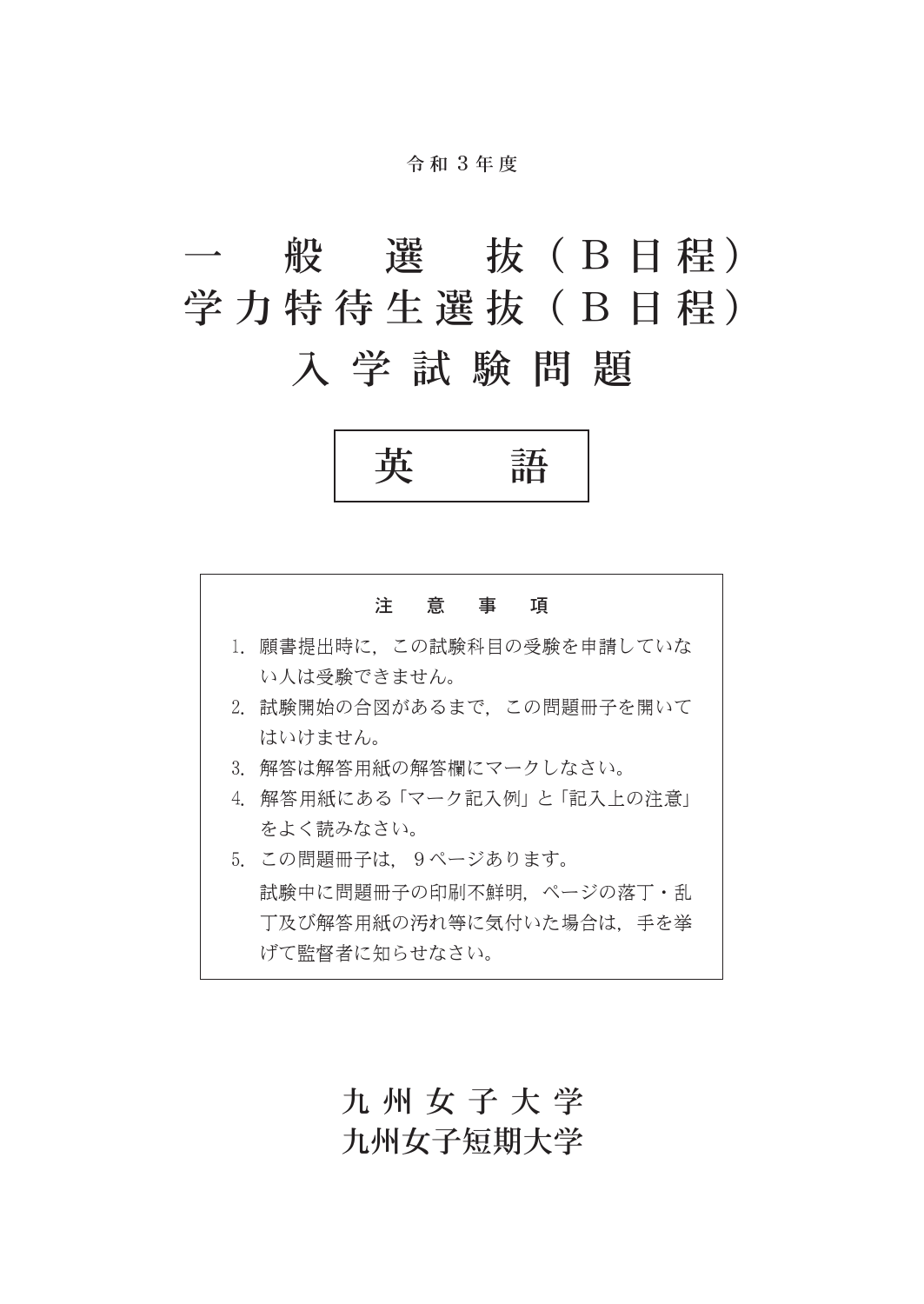| 次の英文の空所   1  ~   10   に入るもっとも適切な語(句)の番号を [1]<br>~[4] の中からそれぞれ一つずつ選びなさい。                      |                                         |                                   |  |                                    |             |
|----------------------------------------------------------------------------------------------|-----------------------------------------|-----------------------------------|--|------------------------------------|-------------|
| 1. We cannot be sure whether Nessie really (1<br>$ \; \rangle$ .                             |                                         |                                   |  |                                    |             |
|                                                                                              | $[1]$ be                                | $[2]$ exists                      |  | [3] extends                        | [4] happens |
| 2. Miki says that she $(2 \mid)$ a great time at the reception last week.                    |                                         |                                   |  |                                    |             |
|                                                                                              | $[1]$ had                               | $[2]$ held $[3]$ looked $[4]$ saw |  |                                    |             |
| 3. Would you mind $($ 3 $)$ my baggage while I go and get a coffee?                          |                                         |                                   |  |                                    |             |
|                                                                                              | [1] keeping an eye on<br>[3] looking up |                                   |  | [2] looking down<br>[4] seeing off |             |
|                                                                                              |                                         |                                   |  |                                    |             |
| ) healthy food.<br>4. Hisako tried to persuade ( <b>4</b>                                    |                                         |                                   |  |                                    |             |
|                                                                                              | [1] for her husband to eat              |                                   |  | [2] of her husband to eat          |             |
|                                                                                              | [3] her husband to eat                  |                                   |  | [4] her husband eat                |             |
| 5. I have been paying off all my loans. $($   5   $)$ , I'm now almost debt-free.            |                                         |                                   |  |                                    |             |
|                                                                                              | [1] Previously                          |                                   |  | $[2]$ In fact                      |             |
|                                                                                              | [3] Nevertheless                        |                                   |  | [4] On the other hand              |             |
| 6. This is the sports car my grandfather promised $( 6 \mid 6 )$ as a graduation<br>present. |                                         |                                   |  |                                    |             |
|                                                                                              | [1] for me to give                      |                                   |  | [2] giving me                      |             |
|                                                                                              | $[3]$ to give me                        |                                   |  | [4] for giving me                  |             |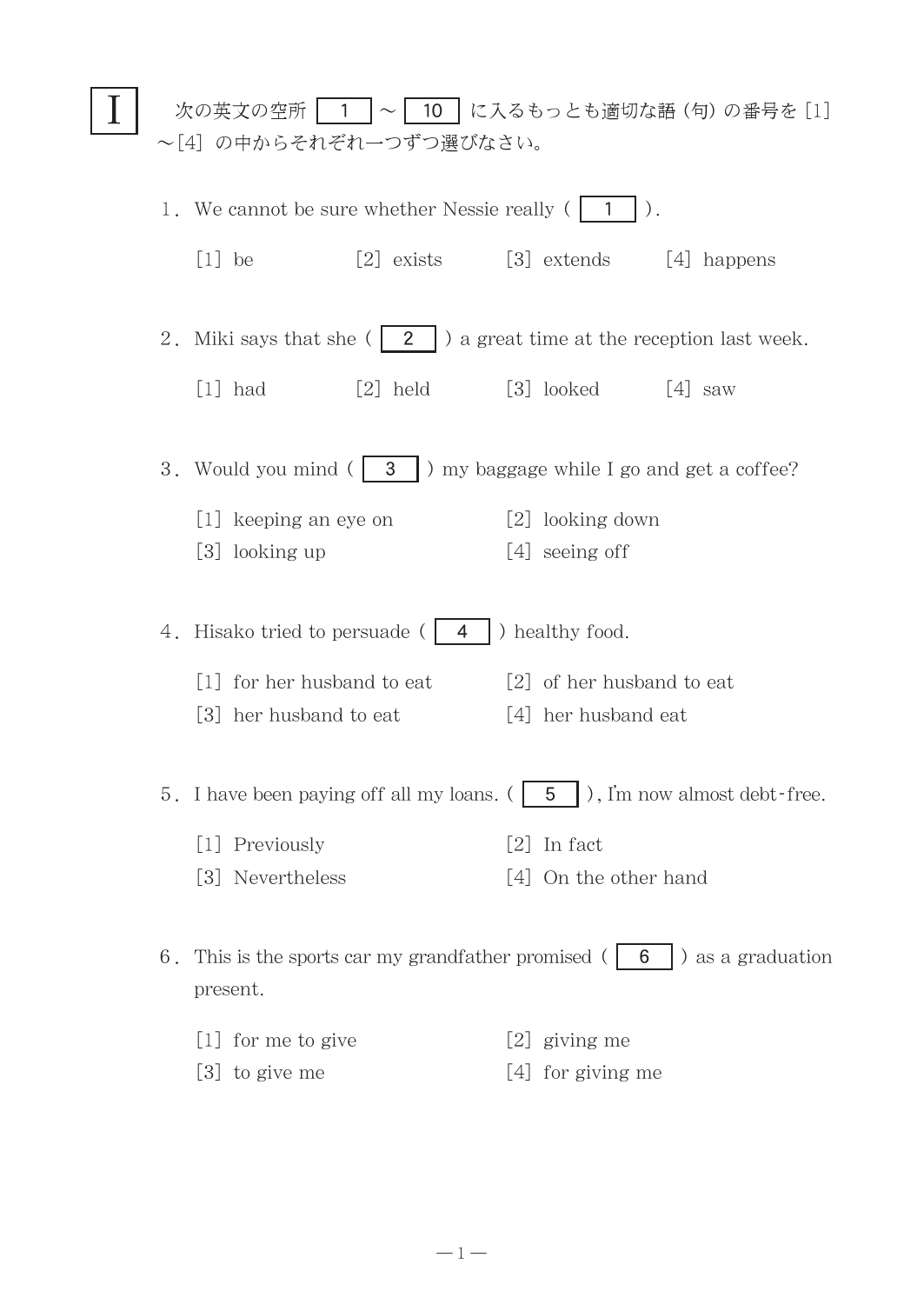| 7. Nowadays, it is as cheap to buy a vacuum cleaner († 7<br>) it is to<br>repair an old one. |            |                   |                          |                                                                        |
|----------------------------------------------------------------------------------------------|------------|-------------------|--------------------------|------------------------------------------------------------------------|
| $[1]$ as                                                                                     | $[2]$ like |                   | $[3]$ rather $[4]$ than  |                                                                        |
| 8. By the end of this week, I (   8                                                          |            |                   | ) trimming my garden.    |                                                                        |
| $\lceil 1 \rceil$ finished                                                                   |            | $\lceil 2 \rceil$ | was finishing            |                                                                        |
| [3] have finished                                                                            |            |                   | [4] will have finished   |                                                                        |
| now.<br>[1] may become                                                                       |            | 2                 | has become               | 9. Had Kiyoka joined the company, she $(9 \mid 9)$ a senior manager by |
| [3] could have become                                                                        |            | 4                 | had not become           |                                                                        |
| 10. I saw an Italian movie, (                                                                | 10         |                   | ) was very impressive.   |                                                                        |
| [1] by which title                                                                           |            | 2                 | in which the title       |                                                                        |
| [3] the title of which                                                                       |            |                   | [4] with the title which |                                                                        |
|                                                                                              |            |                   |                          | 次の1~5の日本文とほぼ同じ意味になるように選択肢の語(句)を並べ替え                                    |

意味になるように選択肢の語(句)を並べ替え て英文を完成し, 11 ~ 20 に入るもっとも適切な語(句)の番号を [1]~ [8] の中からそれぞれ一つずつ選びなさい。ただし、文頭に来る語(句)も小文 字で示しています。

1. オーストラリアでの大学生活は、私の期待とは全く異なっていた。

Ⅱ

| University life in Australia |  |  |  |
|------------------------------|--|--|--|
|                              |  |  |  |

 $[1]$  what  $[2]$  different  $[3]$  had  $[4]$  was  $[5]$  from  $[6]$  quite [7] I [8] expected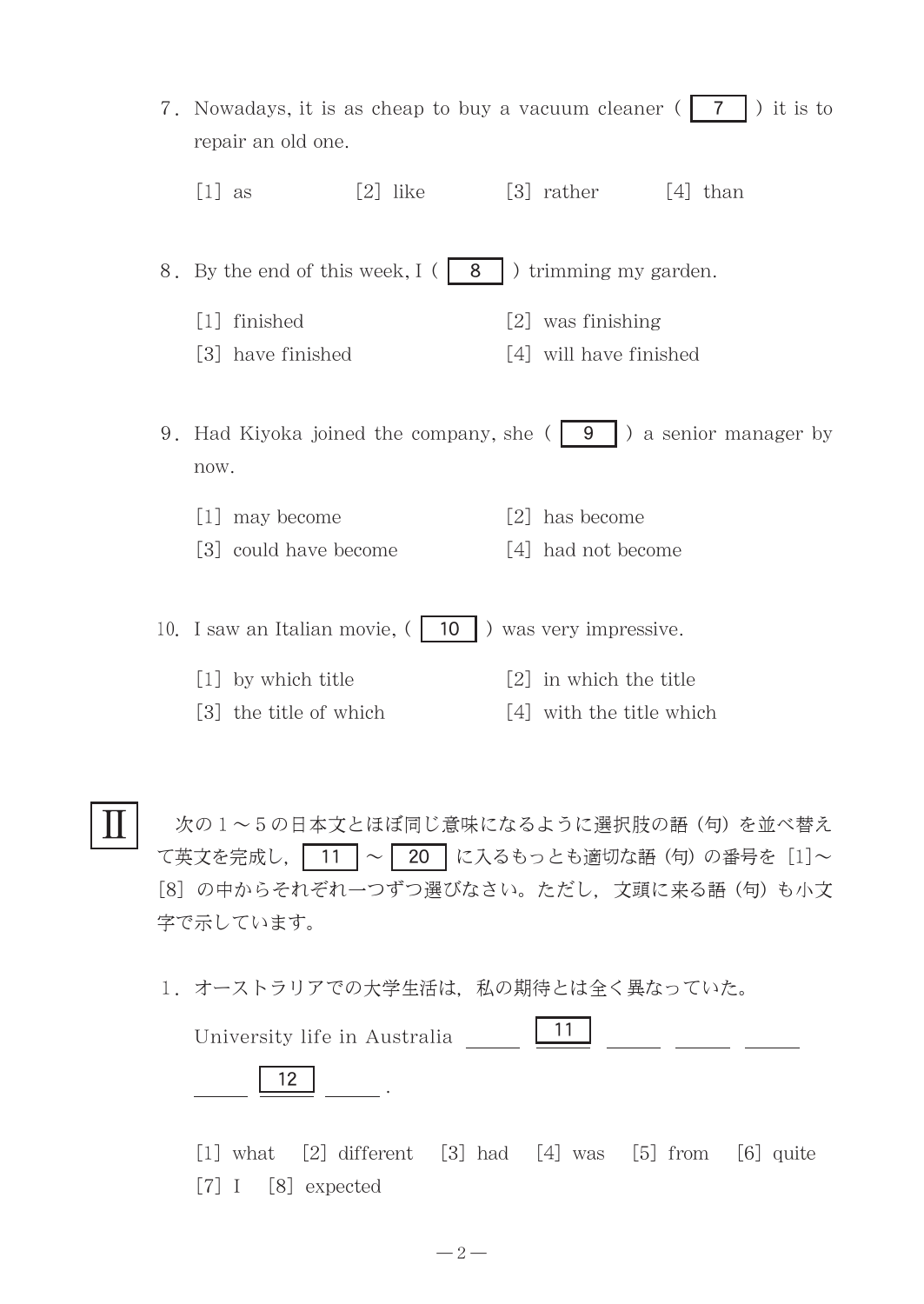2. 新しい税制が政府によって考案されているところだ。

|    | 13                                                                                                                    |                                                    | 14 | the         |
|----|-----------------------------------------------------------------------------------------------------------------------|----------------------------------------------------|----|-------------|
|    | government.                                                                                                           |                                                    |    |             |
|    | [1] being $[2]$ a $[3]$ by $[4]$ considered $[5]$ policy $[6]$ tax<br>$[7]$ is $[8]$ new                              |                                                    |    |             |
| 3. | カリキュラム改革に賛成する保護者の数は,近年上昇している。<br>15                                                                                   |                                                    | 16 | been rising |
|    | recently.                                                                                                             |                                                    |    |             |
|    | [1] parents $[2]$ the school curriculum $[3]$ favor $[4]$ in<br>$[5]$ of revising $[6]$ of $[7]$ the number $[8]$ has |                                                    |    |             |
| 4. | 地方自治体は、接近する台風に警戒するようにアナウンスを出した。<br>The local government                                                               | 17                                                 |    |             |
|    | 18                                                                                                                    |                                                    |    |             |
|    | an announcement $[2]$ of $[3]$ coming typhoon $[4]$ warn<br> 1 <br>to [6] the [7] people [8] made<br> 5               |                                                    |    |             |
|    | 5. 彼女はそのようなささいなことに心を乱す人ではない。                                                                                          |                                                    |    |             |
|    | 19<br>She                                                                                                             | <u> 1999 - Jan Jawa Barat, president politik (</u> | 20 | trivial     |
|    | matter.                                                                                                               |                                                    |    |             |
|    | [2] person [3] the last [4] to [5] is [6] a<br>$\lceil 1 \rceil$ such<br>[7] get upset [8] over                       |                                                    |    |             |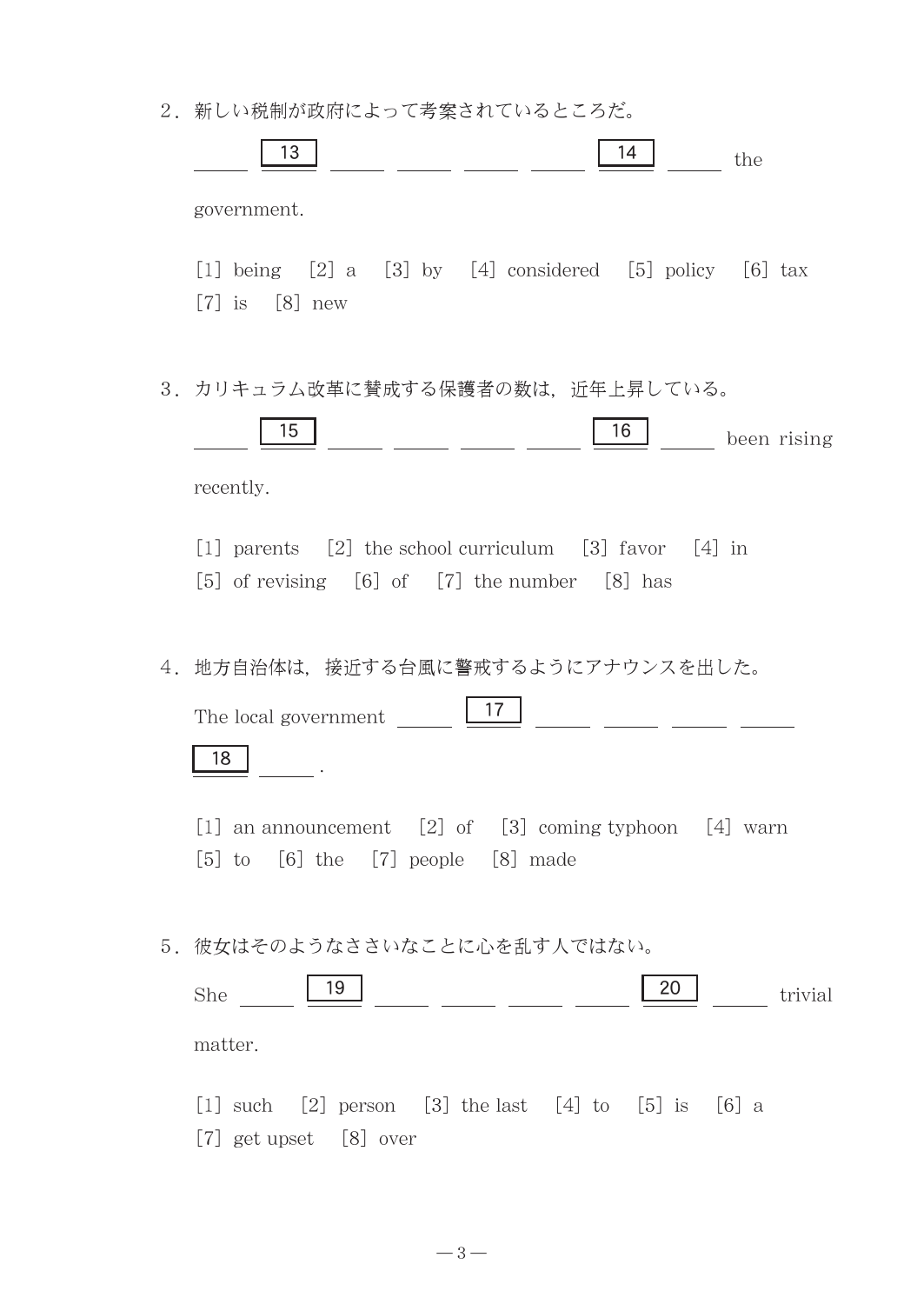## Ⅲ

次の会話文を読んで、空所 | 21 | ~ | 30 | に入るもっとも適切なものの番 号を選択肢からそれぞれ一つずつ選びなさい。ただし,同じ選択肢は二度使えま せん。

*Mika and Rika used to be classmates during their school days, but they now attend universities in different cities. They live in the same neighborhood. They have both completed their first year of university.*

- Mika: Hi, Rika. When did you get back? It's been a long time since I last saw you. I didn't see you at all during the summer and winter vacations.
- Rika: Hi, Mika. It is great to see you again. You're right.  $(21)$  And during the winter vacation, I had a lot of reports to write. So I stayed on in my university dormitory. I have come back for the first time since last April. What about you?
- Mika: I have been coming home regularly. I was here during Golden Week, and then the summer vacation, and the winter vacation, too. My mother insists that I come back.  $( 22 )$
- Rika: My mother used to do the same, but she has got used to my absence now. Anyway, we are regularly in touch.
- Mika: So tell me, how has your university life been so far?
- Rika: Oh, it's been great! The classes are interesting, but the really exciting part of university life has been the clubs and extracurricular activities.  $(\sqrt{23})$
- Mika: What kind of activity is done in the club?
- Rika: That was exactly my response when I first heard about it. The club members are all interested in writing their own original short stories, poems, novels, etc. We get together once a week and we share our creative ideas.  $( 24 )$  We also share our opinions about new creative works that we have read. With the encouragement of my fellow club members I have almost completed writing a novel over the course of the year.

Mika: Wow! I'd like to read it.

Rika: Sure, but it's not yet finished.  $($  | 25 |  $)$  What about you, Mika?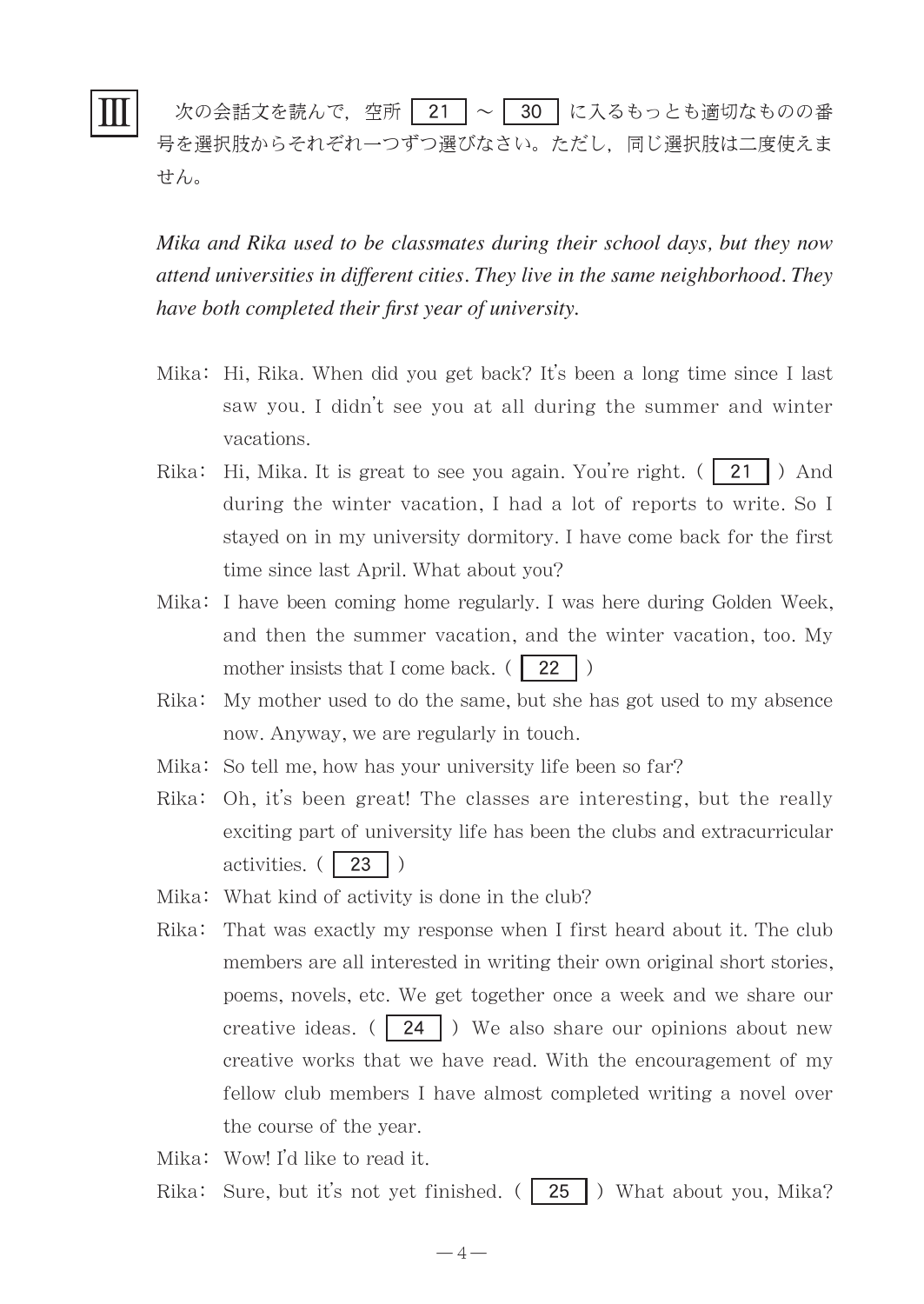How's your year at the university been?

- Mika: I've been having a great time, too. But it's been mostly ordinary, conventional activities.  $(26)$  But I've been learning horse-riding and ice skating in private classes off campus.
- Rika: That's great. I can't do either.
- Mika: ( **27** )
- Rika: The twins?
- Mika: Exactly. They are both at my university. I see them often on campus.  $($  | 28
- Rika: They are both so talented. Please give my greetings to them.
- Mika:  $(|29|)$  I have to go to the supermarket now, Rika. My mother's given me a big shopping list and I have to get back home soon. I'll call you in the evening and we'll catch up on some more gossip.
- Rika: Actually, I am on an errand for my mother, too. Let's continue our talk later. Bye.
- Mika:  $( \mid 30 \mid )$  Bye.

### (選択肢)

- [1] I have been particularly active in the creative writing club.
- [2] I haven't been doing anything as original and creative as you.
- [3] She complains a lot if I don't.
- [4] They are involved in a lot of university activities, just like they used to be in school.
- [5] OK, we'll talk on the phone.
- [6] Sure, I'll do that.
- [7] I'm still working on the ending.
- [8] I had gone to Canada during the summer vacation.
- [9] And then we make suggestions and encourage each other.
- [10] By the way, do you remember Yoshio and Toshio?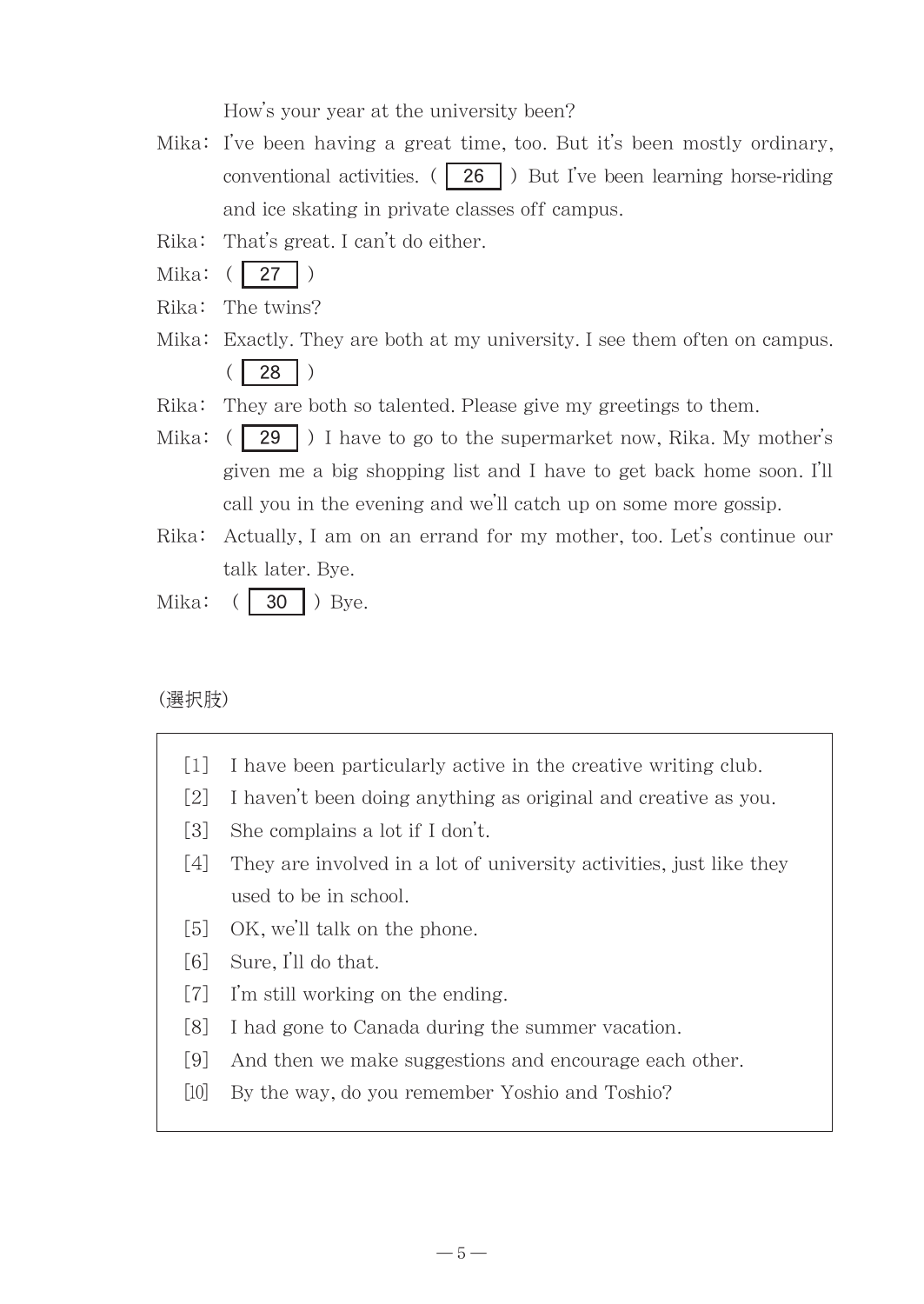次の英文を読んで設問に答えなさい。

Ⅳ

Although Japan is famous around the world for its high-quality products, until quite recently, Japan has had few cultural exports.  $( \begin{bmatrix} 31 \end{bmatrix} )$ , in the past generation or so, there has been an explosion of interest in Japanese culture. Before the 1980s, outside of Japan, eating at a Japanese restaurant was considered an exotic experience, if you were lucky enough to find one. Now, in many parts of the world, the problem is not finding a Japanese restaurant, but rather, it is having to wait in line to get in. 32 ), most supermarkets in Asian and Western countries have a sushi section. In many countries, people now associate the word "Hokkaido" with high quality food products.

This great increase in cultural exports from Japan is not confined to food. A generation ago, the words "manga," "anime," and "emoji" did not exist in the English language. Now, not only have these words become commonly used in English, but their popularity has advanced to the point where they have become part of mainstream culture.

Interestingly, these Japanese cultural exports have been absorbed into the local overseas cultures and adapted to suit the local people's taste. The California sushi roll with its crab and avocado is  $( 33 )$  ) everywhere in North America, and is one of the earliest adaptations of Japanese culture. Although traditional Japanese may think the California roll is not real sushi, all cultures embrace ideas from abroad and then adapt them. Japanese curry is a good example of this.

Japan's cultural exports have most recently expanded beyond food and art forms, such as anime and manga, to the virtual and behavioral worlds. Virtual pets like Pokémon are on the smartphones of millions around the world. As for behavior,  $($  34  $)$ , such as Uniqlo and Muji, are teaching staff in their overseas branches how to treat customers in the Japanese way of hospitality.

While it may be unlikely that a Japanese theme park conquers the world, it seems like Japan's culture has already had a big international influence and will continue to grow in the future.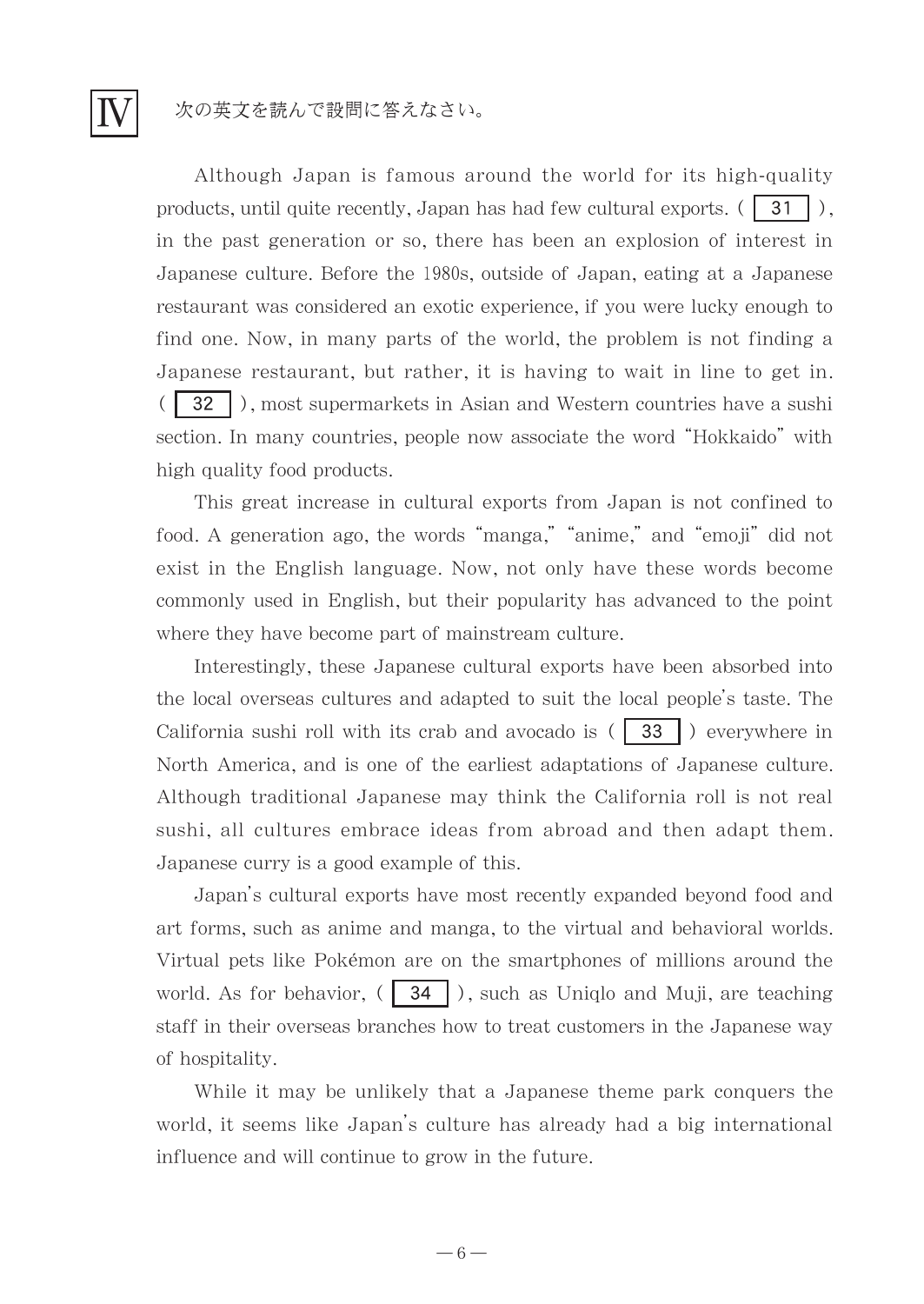From *Future Times* by Paul Stapleton and Atsuko Uemura (National Geographic Learning, 2020)

- 【注】confined「限定されて」 embrace「探り入れる」 Muji「無印良品」
- A. 英文中の空所 31 ~ 34 に入るもっとも適切な語の番号を [1]~[4] の中からそれぞれ一つずつ選びなさい。

### 31

[1] Whoever [2] Whatever [3] Wherever [4] However

32

[1] Quite [2] Likewise [3] Soon [4] Otherwise

33

[1] attainable [2] achievable [3] applicable [4] available

### 34

[1] countries [2] clubs [3] companies [4] cafes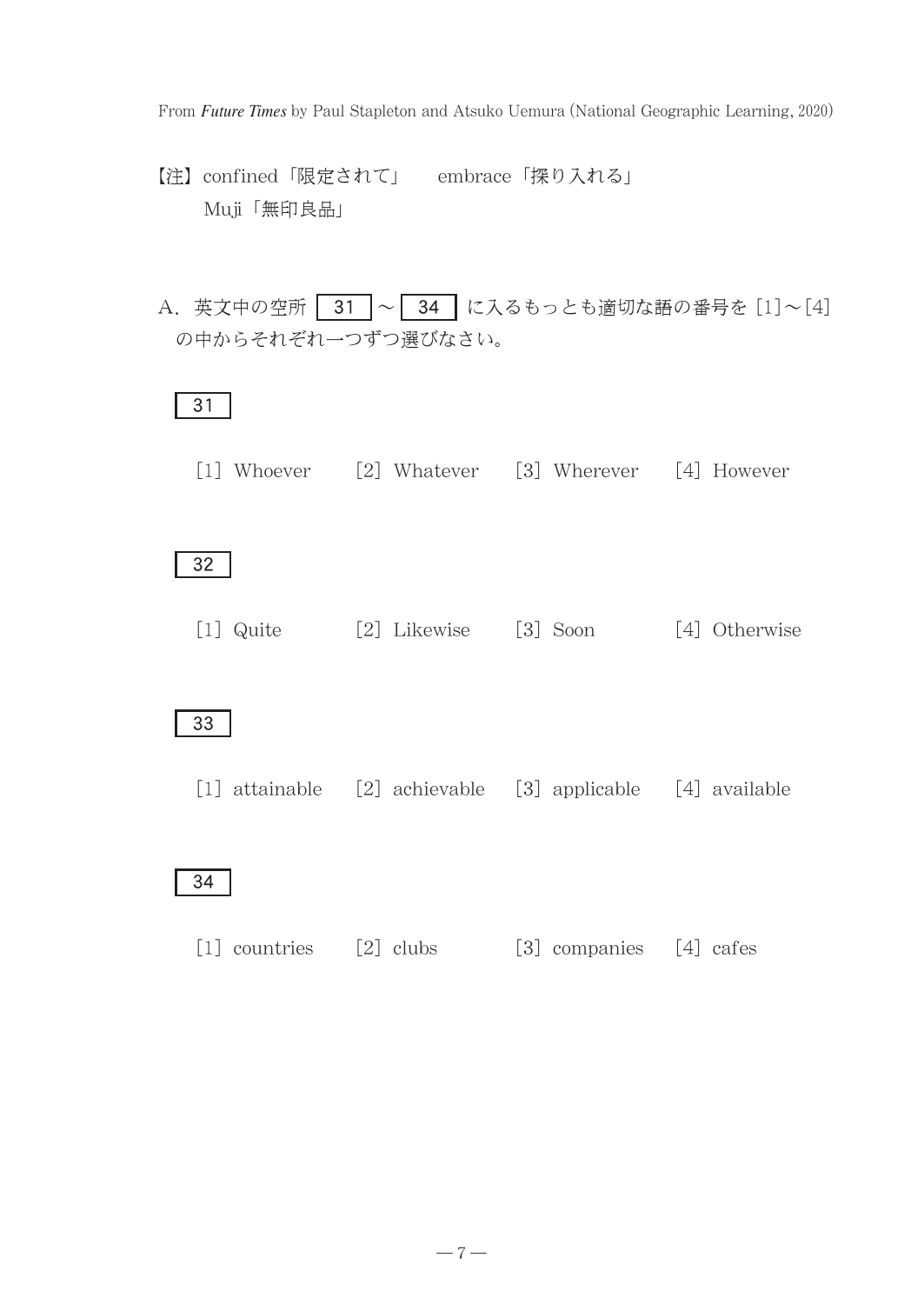- B. 次の英文の空所 35 ~ 40 に入るもっとも適切なものの番号を [1] ~[4] の中からそれぞれ一つずつ選びなさい。
- 1. According to the passage, Japan is famous around the world  $( 35 )$ .
	- [1] because it is a country that has had few cultural exports
	- [2] because until quite recently, it has been a country with quite a few cultural exports
	- [3] as a country in which goods of a high quality are made
	- [4] although it is a country in which a few high-quality products have only quite recently been made
- 2. The passage states that  $( 36 )$ .
	- $[1]$  in the past generation or so, there has been a huge growth of interest in pre-1980s Japanese culture
	- [2] before the 1980s, eating at a restaurant in Japan was considered an exotic experience
	- [3]in recent years, Japanese food has become very popular in many parts of the world
	- [4] in recent years, people from many parts of the world have to wait in line to get high-quality food products in Hokkaido
- 3. The words "manga," "anime," and "emoji"  $(37)$ .
	- [1] did not exist in the Japanese language a generation ago
	- [2] are now often used in the English language
	- [3] have advanced the popularity of mainstream culture
	- [4] have caused English to become commonly used in mainstream culture